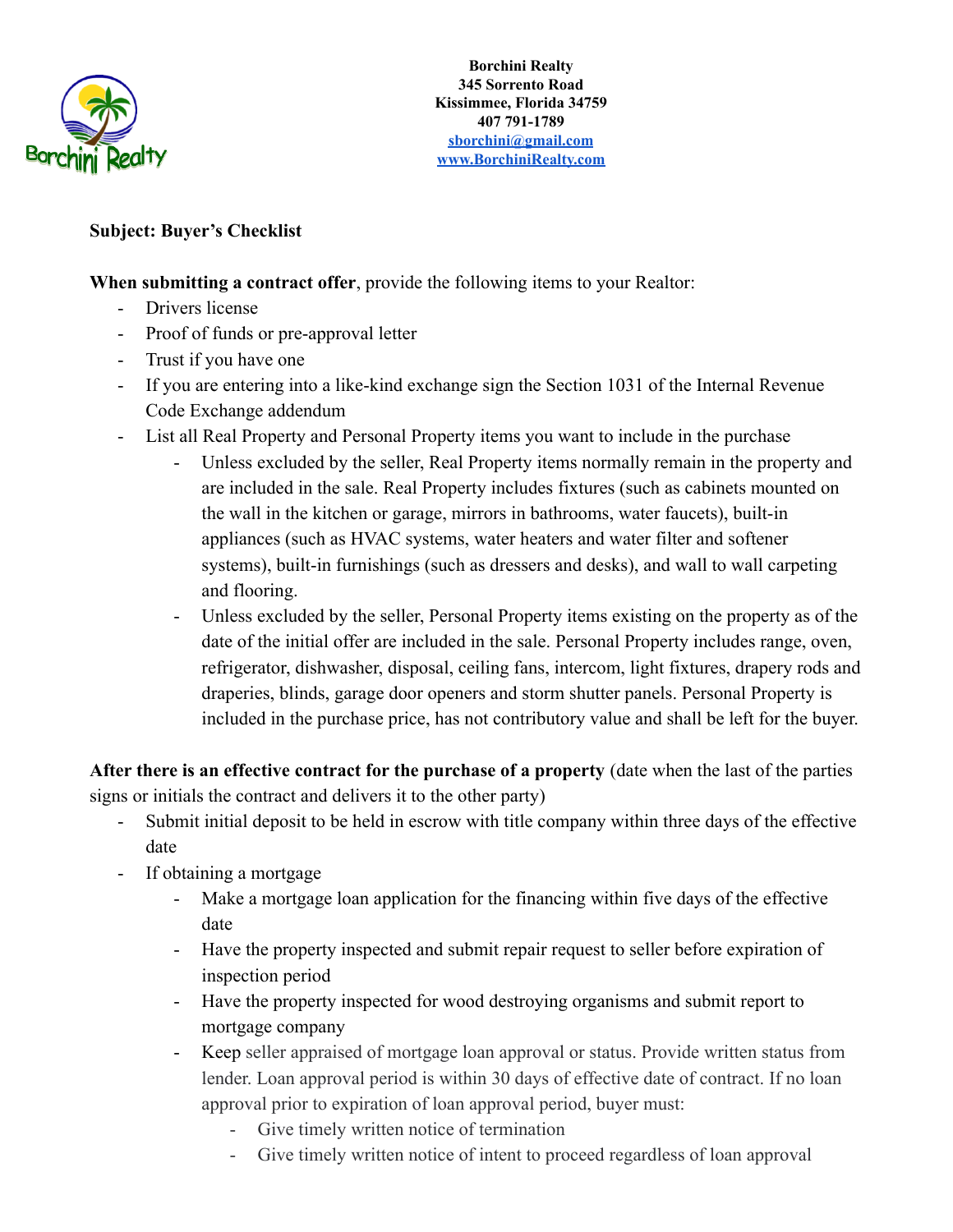- Negotiate extension of loan approval period
- Silence
	- Proceed as though a cash deal
	- Seller can terminate within three days of loan approval period expiration
- Have a boundary survey conducted or obtain a copy of previous survey
- Sign Solivita Age Verification form
- Obtain homeowners insurance policy and provide copy of binder to the title company

### **Thirty days prior to closing**

- Contact utility companies to **turn on utilities on the day of closing**

**Electricity** Duke Energy [duke-energy.com](http://duke-energy.com/) 407 629-1010, 855 637-6513

## **Water & Sewage**

Toho Water Authority 951 Martin Luther King Blvd Kissimmee, FL 34741 [CustomerService@tohowater.com](mailto:CustomerService@tohowater.com) [tohowater.com/customerservice/Pages/Start-Stop-and-Move.aspx](https://www.tohowater.com/customerservice/Pages/Start-Stop-and-Move.aspx) 863 496-1770, 407 944-5000

# **Internet, Cable & Telephone**

Spectrum [spectrum.net](https://www.spectrum.net) 877-463-0677, 888-369-2408, 866-309-3279

If you have questions about your current Spectrum Cable service or wish to create an account, ask for the Association or Multi-Family Dwelling department and advise the customer service representative that you are under the Solivita Bulk Agreement.

Frontier [frontier.com](https://frontier.com) 855 398-3010

Century Link [centurylink.com](http://www.centurylink.com) 800 723-8010

#### **Solivita Membership**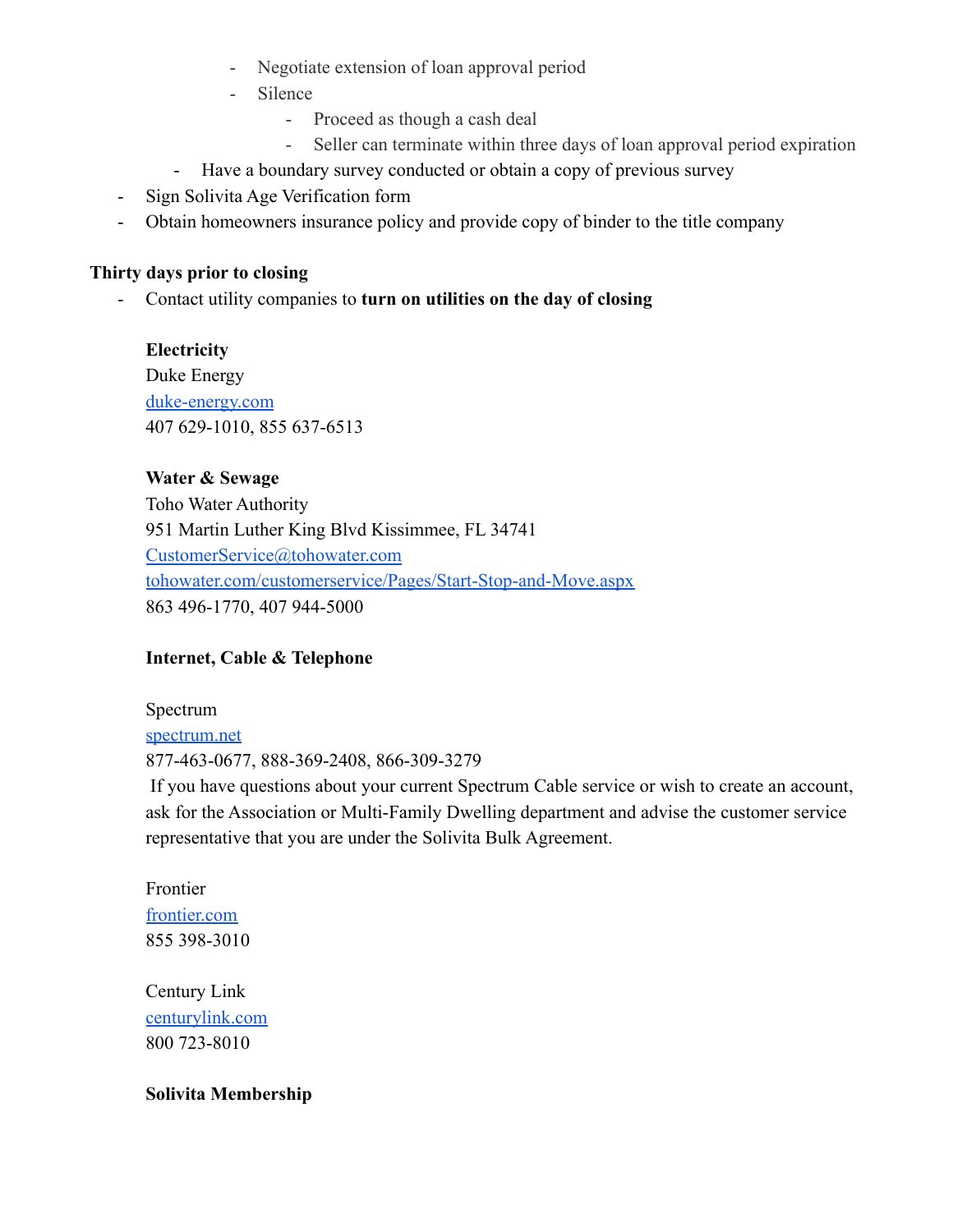Contact Solivita Membership, Vickie Kellogg, 863 427-7143, [VKellogg@Evergreen-LM.com,](mailto:VKellogg@Evergreen-LM.com) to schedule your in-processing appointment and obtain your Solivita badge and gate access and Solivita Live log-on.

#### **Post Office**

For new construction, to register and obtain your key to the Community Mailbox, contact the US Post Office at 4774 San Remo Road, Poinciana, FL 34759, 407 846-7945

## **Waste & Recycling**

Polk County Waste & Recycling for receptacles and bulk pick-up [polk-county.net/waste-and-recycling](https://www.polk-county.net/waste-and-recycling) [\(863\) 284-4319](https://hangouts.google.com/?action=chat&pn=%2B18632844319&hl=en&authuser=0)

## **The day before closing**

- Wire the balance in cash due to the title company
- Buyer or buyer's representative should perform a walk-through inspection of the property; this inspection also may be done on the day of closing prior to closing time

# **After closing**

- The title company will forward the closing documents to the HOA management company, Evergreen Lifestyles Management. A couple of weeks after closing you should receive a new owner's welcome packet from Evergreen Lifestyles Management with payment coupons for your monthly HOA and Club fees. If you do not receive the packet within a couple of weeks after closing, contact Evergreen Lifestyles Management Customer Service (877-221-6919) to verify that they received the closing documents and established your account. If you want to make your monthly HOA and Club payments via AutoPay, please complete the [Solivita HOA](http://www.borchinirealty.com/uploads/Evergreen_Lifestyles_Management_AutoPay_Enrollment_Form.pdf) [Evergreen Lifestyles Management AutoPay Enrollment Form.](http://www.borchinirealty.com/uploads/Evergreen_Lifestyles_Management_AutoPay_Enrollment_Form.pdf) For a copy, go to [www.BorchiniRealty.com](http://www.borchinirealty.com), Useful Information Tab.
- The title company will send the closing documents to the county. The county will record the deed and return it to the title company. This process takes approximately 45 days. After the title company sends you the recorded deed and if you are becoming a Florida resident, then you can apply for property tax exemptions with the Polk County Property Appraiser. See the brochure at the following link:

[https://docs.google.com/viewer?url=http%3A%2F%2Fwww.polkpa.org%2FDownloads%2FFil](https://docs.google.com/viewer?url=http%3A%2F%2Fwww.polkpa.org%2FDownloads%2FFiles%2FExemptions.pdf) [es%2FExemptions.pdf](https://docs.google.com/viewer?url=http%3A%2F%2Fwww.polkpa.org%2FDownloads%2FFiles%2FExemptions.pdf)

The following are for your information:

- [Florida Building Energy Efficiency Rating](http://www.borchinirealty.com/uploads/Florida_Building_Energy_Efficiency_Rating_Act_Brochure.pdf) Brochure Go to [www.BorchiniRealty.com](http://www.borchinirealty.com), Useful Information Tab
- [Solivita Governing Documents](http://www.solivitahoa.com/ResourceCenter/23801/Documents) Go to [www.solivitahoa.com](http://www.solivitahoa.com/) Click on "Docs & Info" on the top bar On the Side Bar, click "Governing Documents – Public"